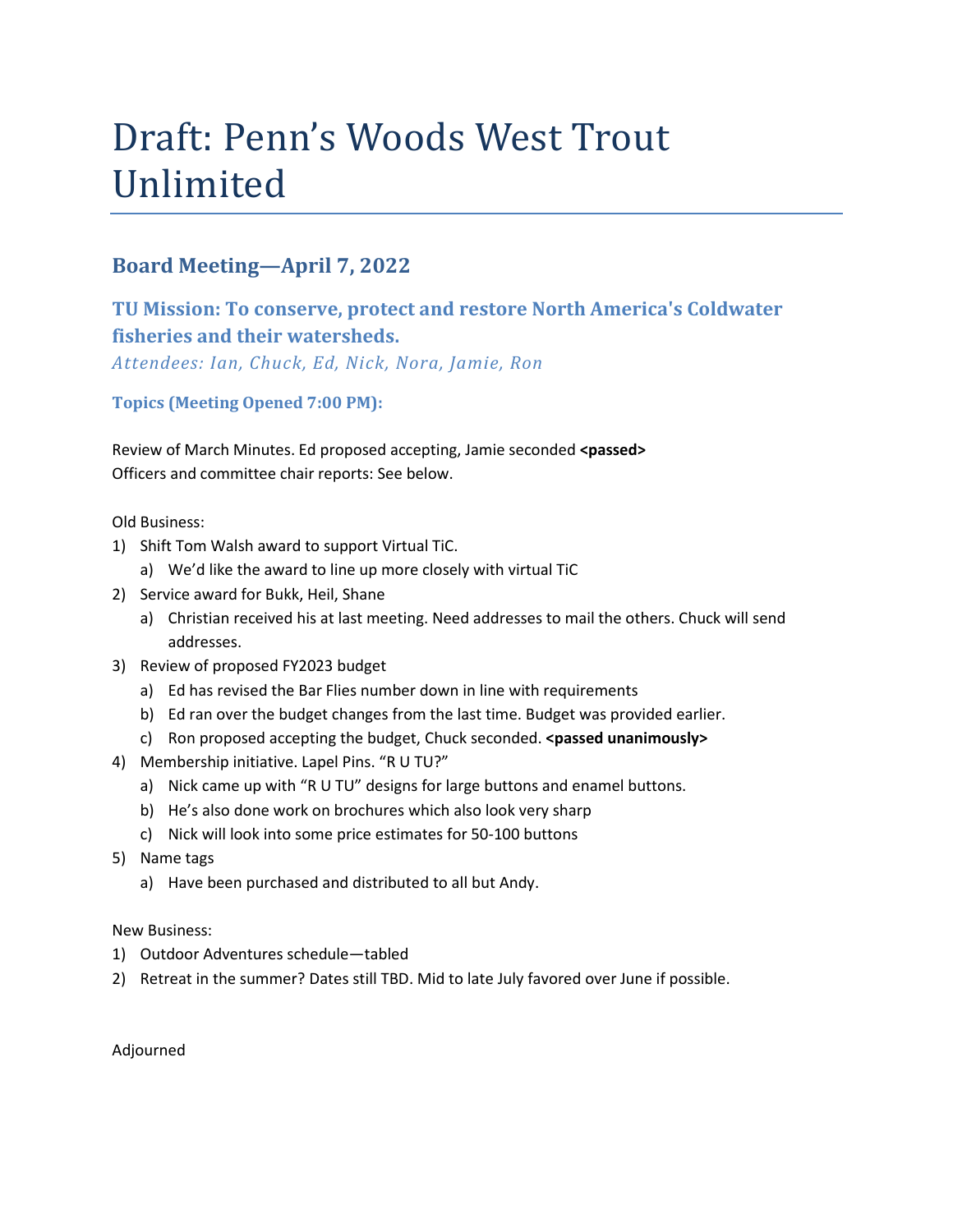## **Meeting closed 7:35 PM**

## **Important Dates:**

- May 21-27 National Safe Boating Week
- June 11 Opening day, Bass
- $\bullet$  July 4 Fish for Free day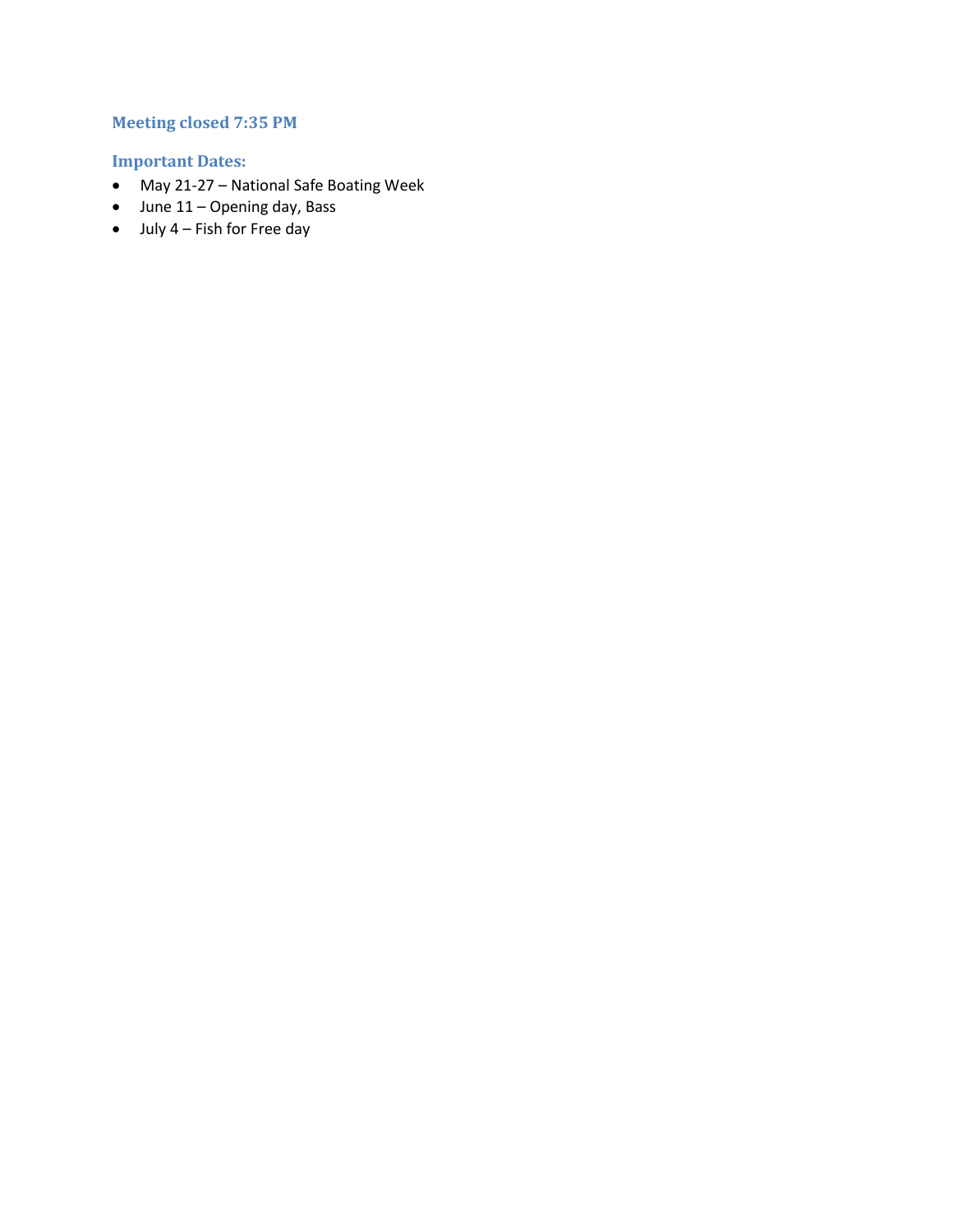### **Committee Reports**

Penn's Woods West Chapter of Trout Unlimited Officers and Committee Chair Reports *For* March Year: 2022

Conservation Committee Chair: Bryan Mathie

Women & Diversity Committee Chair: Nora Cline/Jodie Minor

Membership Committee Chair: Jamie Schroder

Education Committee Chair: Ron Milavec

BarFlies - March 28, 2022 - Howard's Tavern

We had 15 tyers and 1 observer in attendance - best turnout since I have been leading the ties - Nick Cobler demoed and led the tie for variations of a mayfly spinner

Next BarFlies will be on April 25 - Program: TBD

Program Committee Chair: Christian Shane

President: Chuck Buffington The end is in sight.

#### Vice President: Ian Brown

Signed the agreement with Wilkins School for the free school run by Days on the Water; have saved a copy for the future since we needed to tinker with the Wilkins School's document. I also assisted at the Carnegie Museum's science day on the 19th where PWWTU and Forbes Trail teamed up to talk about how our love of fishing has pushed many of us into conservation – linking, for example, fly tying and entomology. We certainly enjoyed the event and I think the museum was happy with our participation.

Outdoor Adventures: Andy Andrews

Officer: Treasurer: Ed Barger Lots of transactions this month + close out of 2022 fiscal year Transactions include